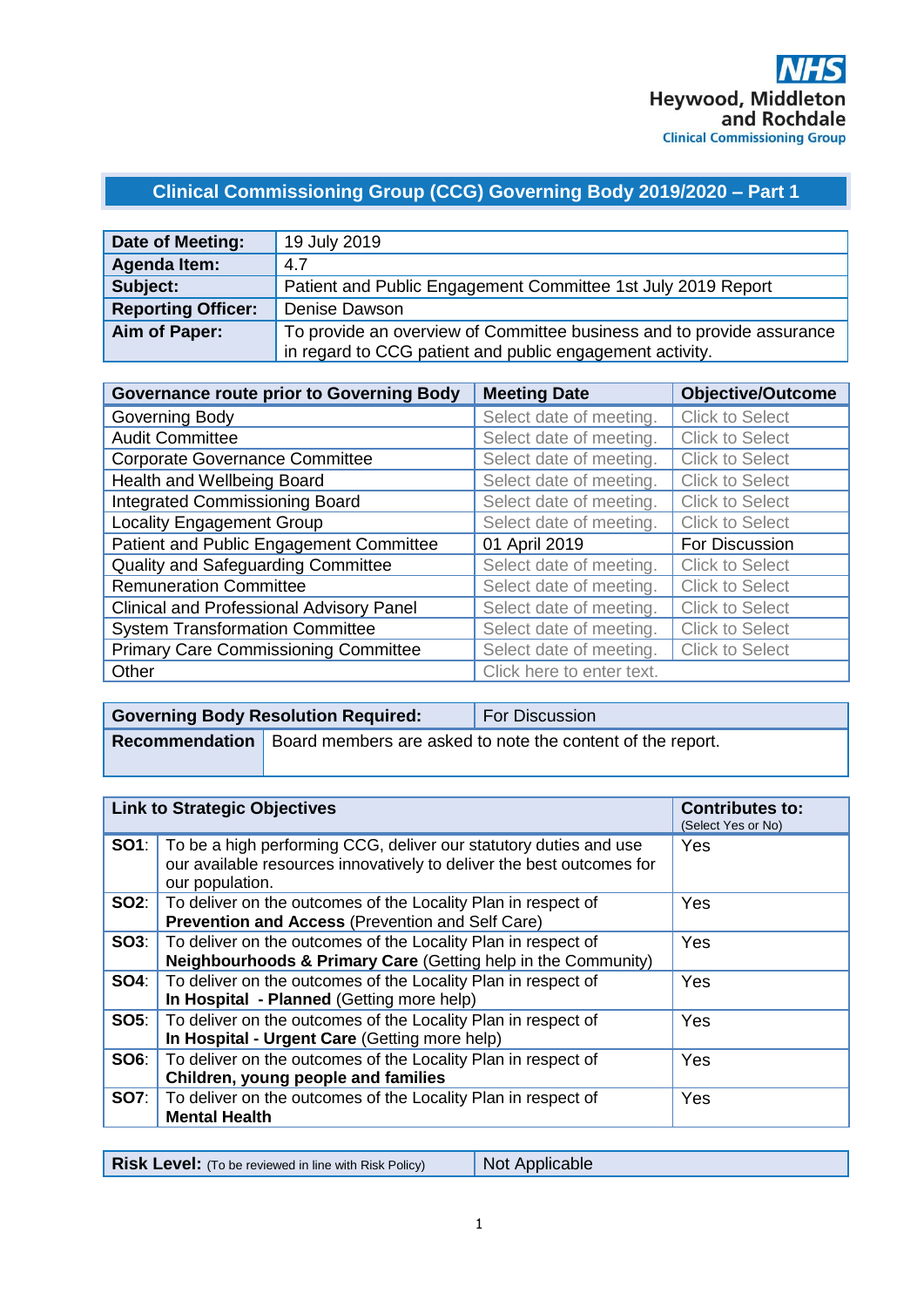| <b>Comments</b>                                 | <b>NA</b> |
|-------------------------------------------------|-----------|
| (Document should detail<br>how the risk will be |           |
| mitigated)                                      |           |

| <b>Content Approval/Sign Off:</b>                                 |                                                                  |
|-------------------------------------------------------------------|------------------------------------------------------------------|
| The contents of this paper have been<br>reviewed and approved by: | Director of Operations / Executive Nurse,<br><b>Karen Hurley</b> |
| <b>Clinical Content signed off by:</b>                            | Not applicable                                                   |
| Financial content signed off by:                                  | Not Applicable                                                   |

|                                                       | <b>Completed:</b> |
|-------------------------------------------------------|-------------------|
| Clinical Engagement taken place                       | Not Applicable    |
| Patient and Public Involvement                        | Yes               |
| <b>Patient Data Impact Assessment</b>                 | Not Applicable    |
| Equality Analysis / Human Rights Assessment completed | Not Applicable    |

#### **Executive Summary**

#### **Introduction**

This report provides a summery of Patient and Public Engagement Committee (PPEC) business conducted during the 1<sup>st</sup> July 2019 meeting. The PPEC membership includes representatives from HealthWatch Rochdale and eleven HMR charitable and voluntary organisations that support diverse and vulnerable communities across the borough.

**Declarations of Interest** – No declarations of interest reported.

**Chairs Actions** – There were no Chairs Actions to report.

**Items for Decision** – No Items

**Items for Discussion –**

**1. Annual General Meeting Update** – The Engagement Lead provided a verbal update on the CCG Annual General Meeting which was attended by Year Six Pupils, their teachers, members of the public, Governing Body members and Local Councillors. The theme for the day was inclusion. The event was well received with presenters providing in-depth information in an accessible format.

**1.1** The school have expressed an interest in continuing to work with the CCG and have suggested a focus on Quality and Safeguarding for the next work stream.

**2. Kirkholt Health Centre Update** – A verbal update was provided for members informing them that Builders were now on site and work was progressing.

**3. Patient Services Update –** Members were informed that Patient Services, which includes Complaints, PALS and FOI's have transferred from Greater Manchester Shared Services to the CCG. They will form part of an integrated team with council colleagues supporting residents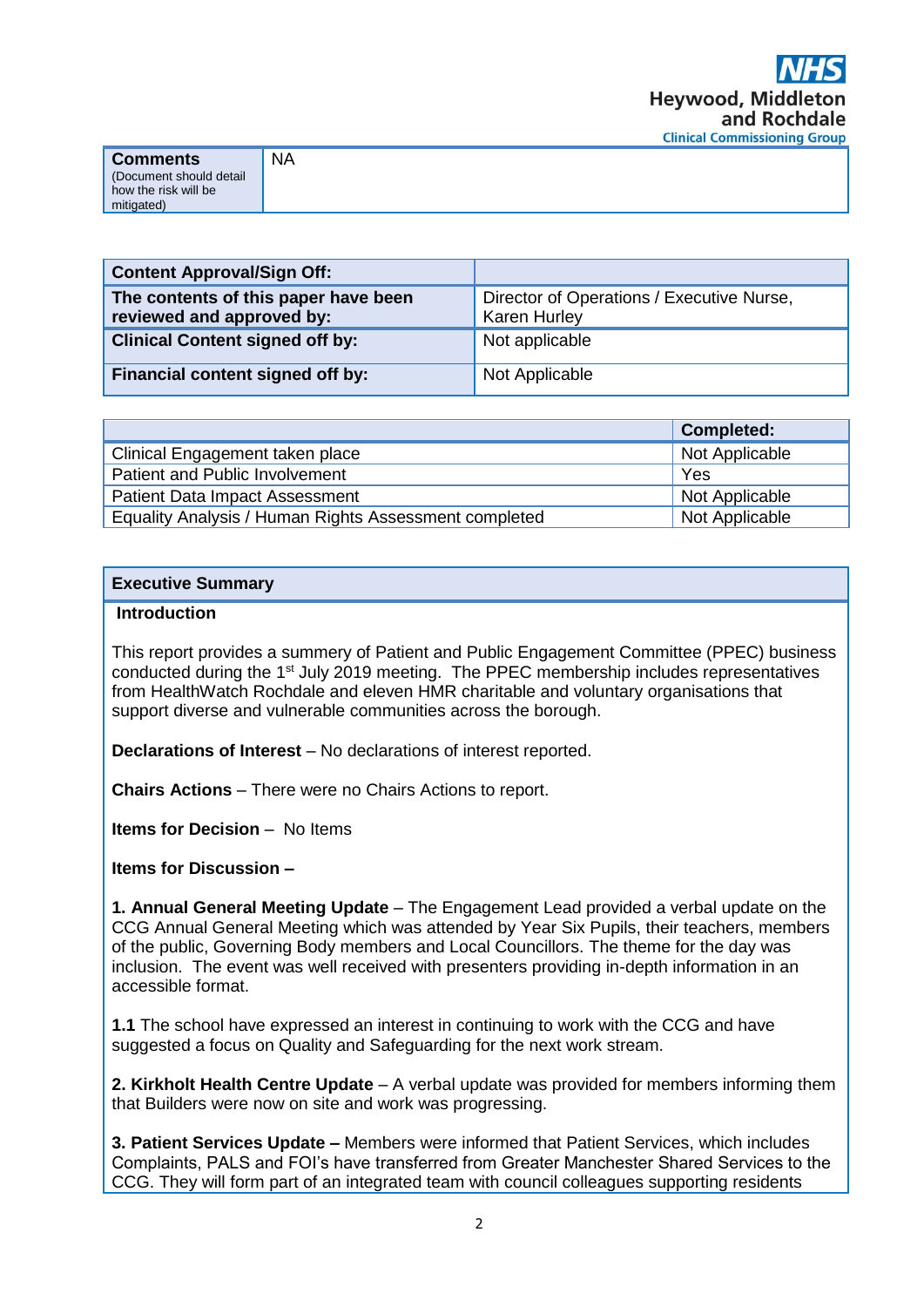across Heywood, Middleton and Rochdale.

3.3 Members agreed that the transition would be beneficial in providing commissioners with key information on patients' experiences of locally delivered services. Healthwatch requested that accessible information be made available on the complaints services available locally. The Chair agreed to follow this up with the Operations/Executive Nurse.

**4. Commissioning Business Engagement Update –** The contents of the report were outlined and key areas highlighted:-

- Feedback on Cancer Event for Primary Care Staff held 13<sup>th</sup> June 2019 was well attended
- School Visits by Communications and Engagement Team members accompanied by clinicians to promote careers in the NHS as part of the Ambassadors Scheme.
- Accessibility issues regarding Our Rochdale were discussed.
- **5. Equality and Diversity Update –** The Equality and Diversity Lead provided a verbal update:-
	- A week of events will be run by Rochdale in Rainbows during November 2019 to celebrate Pride Week with a conference which will include workshops for LGBT and HIV issues.
	- The Draft Joint Equality and Diversity Strategy will be shared with RBC Inclusion Steering Group in July.
	- A Black History Event is planned for October 2019.

## **6. Third Sector Members Updates**

- **Mind**
	- o Get Active For Life, which promotes activity to those with low incomes and sedentary lifestyles, launched in January 2019, and 132 people have accessed the programme since then. This will run until September 2020.
	- o Public Health funding has been continued for suicide prevention work, and training courses are being made available for anyone who wishes to attend. Details of the courses will be shared on the CCG website.
	- $\circ$  The Engage 2 conference which looks at ways to support refugees and asylum seekers to access primary care, has taken place. Suggestions on how to encourage practices to commit to supporting refugees and asylum seekers going forward will be considered. Findings from the various workshops will be shared with relevant services/commissioners to discuss how best to support refugees and asylum seekers more effectively.
- **RADDAG Paper was provided for the meeting**
	- o RADDAG has successfully applied to be a member of Disabled Peoples Advisory Panel for the Mayor of Greater Manchester. The Panel aims to strengthen the voice of disabled people and their organisations in shaping, challenging and influencing strategic policy issues that are important to disabled people across Greater Manchester.
	- $\circ$  RADDAG is working closely with the Community Cohesion Team at Rochdale Borough Council.
	- $\circ$  Work is ongoing to develop an Equality, Diversity and Cohesion Network with the Voluntary and Community Sector Alliance Board.
	- $\circ$  RADDAG are working with Diabetes UK to disseminate information in relation to a piece of work they will be delivering in the Borough over the next few months.
- **Healthwatch**
	- $\circ$  Healthwatch have been speaking to people throughout Rochdale about how they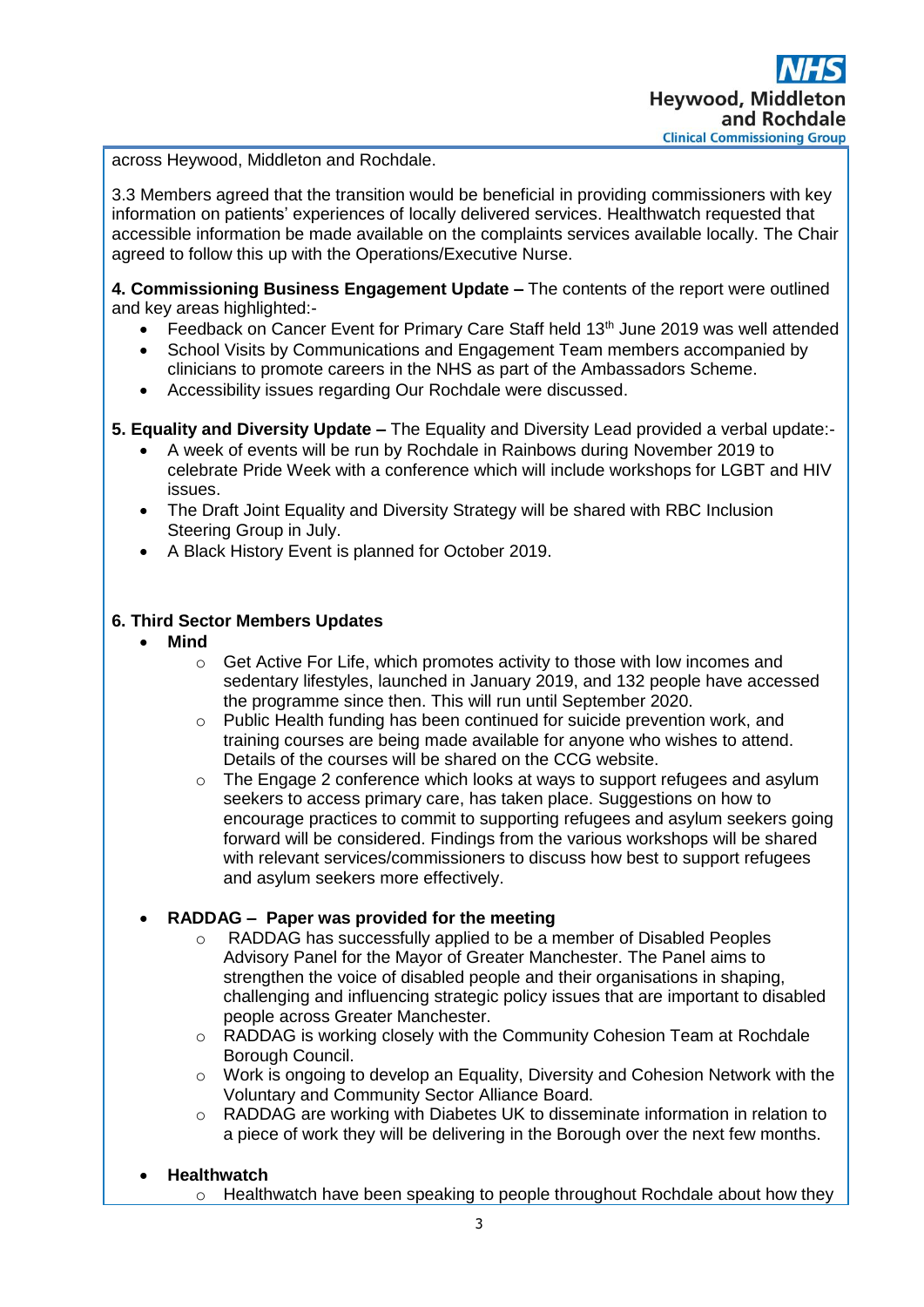**Heywood, Middle** and Rochdale **Clinical Commissioning Group** 

would like to see the changes set out in the NHS Long Term Plan implemented. They have engaged with various groups and have held focus groups for people with learning disabilities and Alzheimer's to gather their feedback19 responses were received, resulting in five recommendations that will be incorporated into the Healthwatch work plan going forward.

- o Nine care homes will be visited this year as part of the Enter and View programme. The second visit has just taken place and the final report will be available online once completed
- $\circ$  The CAMHS report on the recent review is not yet completed work is on going with five other G M Healthwatch groups and will be shared once completed.

## • **KYP**

- $\circ$  The cancer project is now complete, and the report will be shared once available
- o The KYP representative felt that a lot of the findings from events and projects have arisen repeatedly, and thought that there was more work to be done around tackling issues that keep on being identified. Consideration will be given to working collectively with the CCG around this issue.
- $\circ$  The Ambition for Aging project, which focuses on engaging people who are 50+ to encouraging activity, is now in its final year. KYP are trying to link groups and volunteers involved with other activities to ensure continued engagement once the project ends.
- o An environmental project has been done in collaboration with Petrus. Participants were involved with Rochdale in Bloom, and are pleased to have been invited to the RHS flower show at Tatton Park.
- $\circ$  Funding has been approved for projects around fuel poverty and energy saving, arts and heritage and smoking cessation

#### • **HMR Circle**

- o A second scoping exercise had been carried out with Public Health around making the borough more aging friendly. Two events have taken place and approximately 250 people attended. The major issue raised was transport.
- $\circ$  A research project carried out by a PhD student on placement at Circle provided good evidence in support of the volunteer driver service. The service has now received over 4000 contacts, and get over 1500 contacts per month.
- $\circ$  A piece of work has been carried out with Mind to set up two groups for BAME residents, one for men with low mood and anxiety and another for those with low level dementia and their carers.
- $\circ$  Circle have taken over running of the Meadowfields lunch club, which now takes place at St Ann's Belfield. A second lunch club will be opening at the new Kirkholt / The Strand health centre.
- $\circ$  Circle franchises are being launched throughout the UK, with new versions of Circle going live in Haringey, Abingdon and Moston in the next few weeks.
- o Links to South Korea continue, and a third delegation visited in June to look at the Circle model and how it could be transferred to South Korea.
- $\circ$  Circle were invited to present at a conference in Brussels regarding use of technology. While unusual for a social enterprise, Circle have found use of technology vital to managing with a small team**.**

# **7. AOB**

**7.1** It was agreed that for future meetings the agenda will be re-ordered so that third sector members present at the start of the meeting.